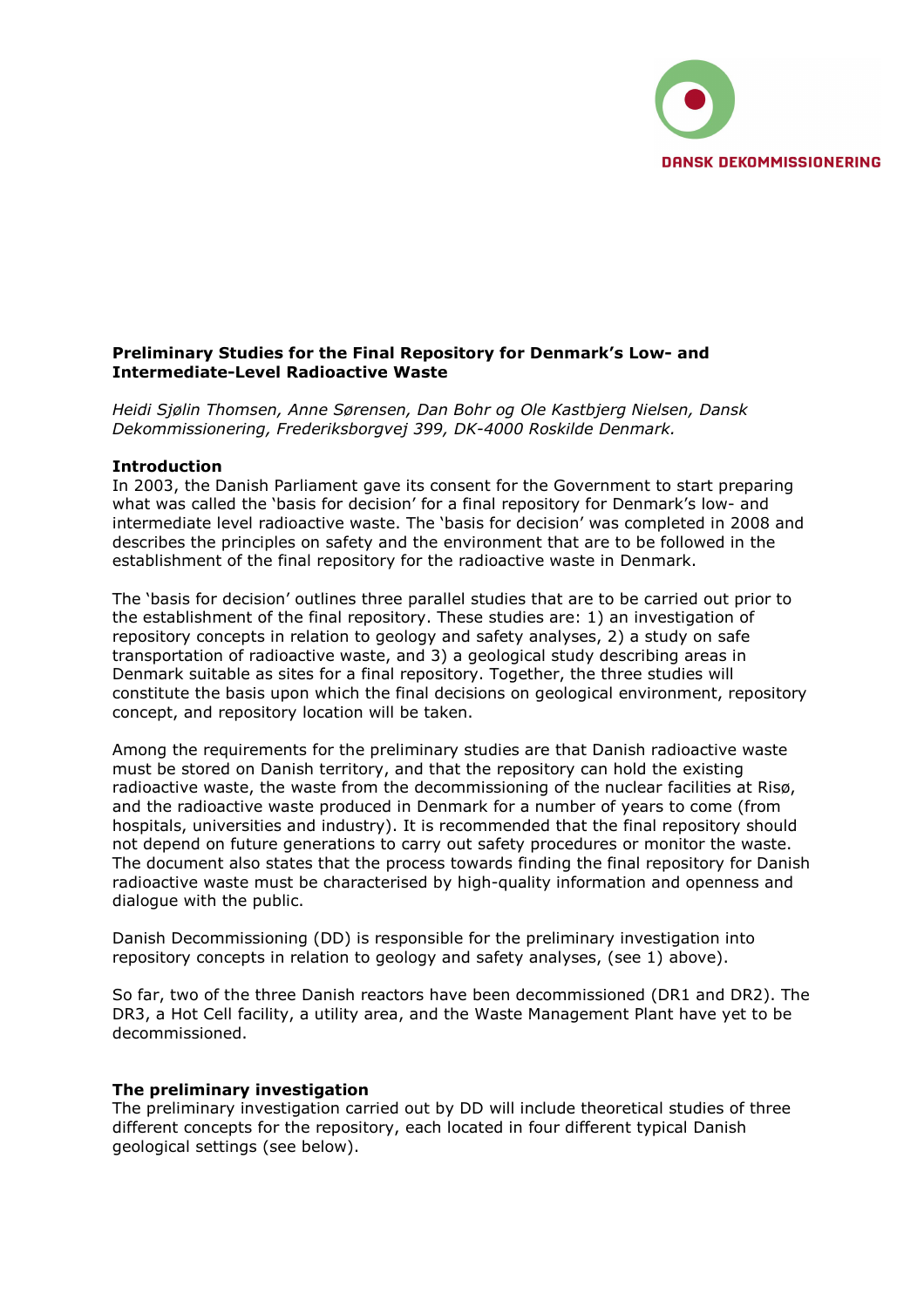The potential spread of radioactive material to the environment will be modeled for a number of scenarios, and safety analyses will be carried out covering each combination. The final report will include considerations on design, construction and materials for the repository building, as well as considerations on the requirements for waste conditioning. It will also consider the question of reversibility and options for the future expansion of the repository as well as economic perspectives for the different repository concepts.

The process is planned to be iterative in the sense that waste conditioning and the concept and design of the repository will be reviewed and reconsidered until at least one, but preferably several safe combinations of repository concept, design, waste conditioning and typical Danish geological settings have been arrived at. The combinations which are found acceptable with respect to safety and cost will be identified and recommended for further consideration in the process of finding a suitable repository. The final report will include estimates of the cost of setting up the repository.

The repository must be designed and located so there is a high probability that the radioactive waste will remain isolated from human beings and the environment for a period of at least 300 years. The repository will contain a number of materials, such as e.g. lead and cadmium, which will remain a hazard to the environment after the radioactivity is no longer a problem, so it is possible that the repository will be nominated as a repository for hazardous waste at that time.

In October 2009, Danish Decommissioning contracted COWI environmental and engineering consultants to carry out the technical side of the preliminary studies under the supervision of DD. In this work, COWI will collaborate with STUDSVIK AB, ENVIROS environmental consultants, and Hasløv and Kjærsgaard architects and town planners.

The preliminary studies started in October 2009 and will be carried out over a period of 18 months, lasting until April 2011.

### Repository concepts

The concepts for the repository chosen for the preliminary investigation are:

a) a near-surface(0-30 m depth) repository for storing all the present Danish radioactive waste,

b) a near-surface repository with the addition of a deep borehole because the amount of long-lived waste may be a decisive factor in the design of the repository, and c) a repository for all the waste at intermediate depth (30-100 m below the surface).

As mentioned above, the repository's design and construction materials will be considered with respect to safety, and the possibility for reversibility will be studied. Moreover, the effect of the presence of the repository in the landscape must be considered.

### Geology

The preconditions for a location suitable for the final Danish repository include a requirement that the geology must consist of uniform and coherent layers of rock. The surrounding geology is usually an important part of the physical and chemical barrier system between the waste and the environment, so a geology consisting of stable layers of rock with low permeability is preferable. The 'basis for decision' recommends that the repository should be placed in an area which is stable with respect to earthquakes and without faults or fractures. The protection of present and future drinking water resources has to be considered.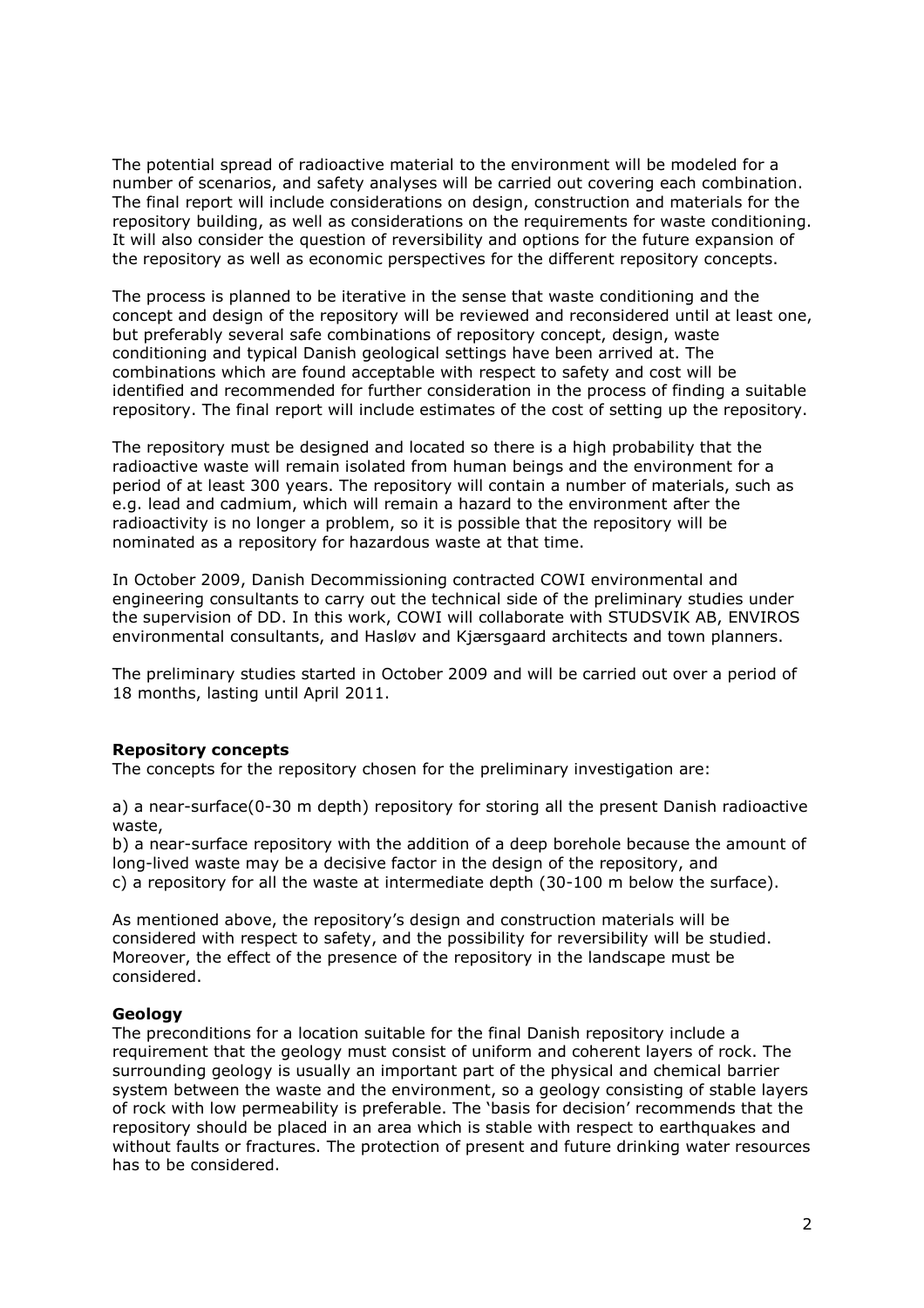For the preliminary investigation, it has been decided to study four different geologies representative of a large part of the natural Danish geology. These geologies are:

- Clay plastic, fat
- Clay till, meltwater clay, marine, quaternary clay
- Limestone
- Crystalline rock

The goal of the present preliminary investigation is to study concepts as opposed to 'real' existing locations and structures. This means that the geologies used for the modeling are artificial geologies constructed to simulate 'typical Danish geologies'. In the process after the preliminary studies, when a number of possible areas for the final repository have been selected, the natural geologies will be used in the models.

# The Waste

Radioactive waste in Denmark can be grouped as

- Decommissioning waste from the nuclear facilities at Risø
- Existing waste of low activity originating from the operations at the nuclear facilities at Risø and from external users
- Existing waste of intermediate activity originating from the nuclear facilities at Risø
- Special waste (mainly spent fuel used for post irradiation experiments and larger α-sources)
- Contaminated concrete and tailings (the latter classed as potential waste only)

In the preliminary investigation, the estimate of a total amount of 10,000 m<sup>3</sup> waste will be used.

A large part of the waste has been conditioned in 210-litre concrete-lined waste drums. Waste packed in large ISO or steel containers has not yet been conditioned. The conditioning of the 'special waste' in particular will depend on the choice of repository concept.

### Safety analyses

The term 'safety analyses' covers the systematic evaluation of the repository's consequences for human beings and the environment. In the preliminary investigation, the safety analyses will be carried out for all the combinations of repository concept, waste conditioning and geology. The following matters need to be evaluated

- The repository design and materials
- Any natural processes which could affect the repository (groundwater levels, the flow of groundwater, stability of the surrounding geological layers, the possibility of earthquakes, climate changes, etc.)
- Possible reactions between the waste and the surrounding barriers (the conditioning material, the repository building and the surrounding geology)
- The possibility of human intrusion intended or unintended.

The safety analyses will be carried out using models simulating the escape of radioactive material in a number of scenarios. They will cover the whole 'operative' period', (the period of time when waste is being received at the repository) and the period after the final sealing of the repository.